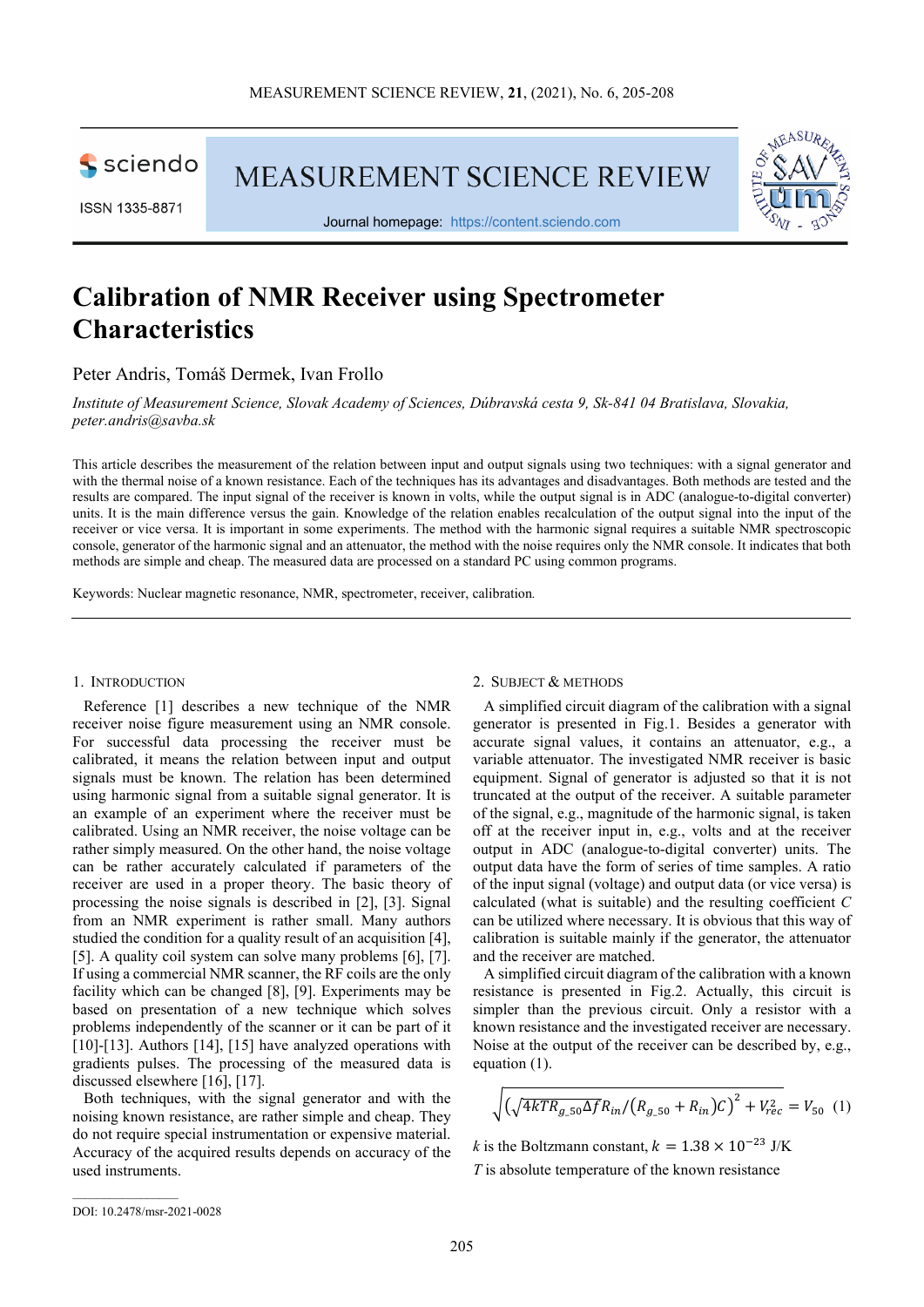$R_g$  is known resistance; e.g.,  $R_{g,50} = 50$  Ohm

 $\Delta f$  is noise bandwidth

 $R_{in}$  is the characteristic impedance of the preamplifier

*C* is the calibration coefficient [ADC unit/V]

 $V_{rec}$  is RMS noise voltage of the receiver (depends on  $\Delta f$ ) [ADC unit]

 $V_{50}$  is RMS noise voltage at the output of the receiver (depends on  $\Delta f$ ) [ADC unit]



Fig.1. Simplified block diagram of the calibration with a harmonic oscillator.



Fig.2. Simplified block diagram of the calibration with noise of a known resistance. The ADC is a part of the receiver.

The left side of (1) contains analogue quantities, the right side is an RMS voltage calculated from the series of frequency samples  $V_{2n}$  measured by the receiver.  $V_{2n}$  is given by (2)

$$
V_{2,n} = V_{2,n,1} \div V_{2,n,N} \tag{2}
$$

The RMS voltage at the output of the receiver, corresponding to  $R_{g_2=50} = 50$  is given by (3)

$$
V_{50} = V_{2,n} \, \text{rms} = \sqrt{\left(\frac{1}{N}\right)^2 \cdot \sum_{i=n_1}^{n_2} \left|V_{2,n_i}\right|^2} \tag{3}
$$

where  $1 \le n_1 < n_2 \le N$ . Spectrum between  $n_1$  and  $n_2$  should be considered constant. The noise bandwidth  $\Delta f$  must correspond to this limit. For calculation the calibration coefficient  $C$  in  $(1)$  must be measured two times with two different values of  $R_q$ . It is suitable if one of the  $R_q$  values is 0. Consider  $R_g = R_{g,50} = 50$  Ω. The measurement yields a system of two equations given by (4)

$$
\sqrt{\left(\sqrt{4kTR_{g\_0}\Delta f}R_{in}/(R_{g\_0}+R_{in})C\right)^2 + V_{rec}^2} = V_0
$$
\n
$$
\sqrt{\left(\sqrt{4kTR_{g\_50}\Delta f}R_{in}/(R_{g\_50}+R_{in})C\right)^2 + V_{rec}^2} = V_{50}
$$
\n
$$
\tag{4}
$$

One of the possible solutions of  $(4)$  is  $(5)$ ,  $(6)$ 

$$
V_{rec} = V_0 \tag{5}
$$

$$
C = \frac{-i(R_{g_2=0} + R_{in})\sqrt{V_0^2 - V_{\rm SO}^2}}{2R_{in}\sqrt{d\Delta f k R_{g_2=0}T}}\tag{6}
$$

Where:  $i = \sqrt{-1}$ .  $d = n_2 - n_1,$  $\Delta f = \frac{d}{NT_s}$ 

 $T<sub>s</sub>$  is the sampling time interval.

It is obvious that the measurement can be done for different values of  $R_a$  without special requirements on instruments.

The processed data were measured under the following conditions:

operation frequency of the scanner:  $f_0 = 4.45$  MHz sampling interval:  $T_s = 100 \text{ }\mu\text{s}$ frequency bandwidth of the receiver:  $B = 10$  kHz temperature of  $R_a$ :  $T = 296$  K original number of samples:  $N = 500,000$ 

number of samples after cropping:  $d = 300,000$ 

#### 3. RESULTS

Verification experiments were performed on an experimental NMR scanner equipped with a home-made resistive magnet of 0.1 T and the Apollo spectroscopic NMR console (Tecmag Inc., Houston, TX) was utilized for imaging, operated at a frequency of 4.45 MHz. Console calibration was performed using the GFG-3015 function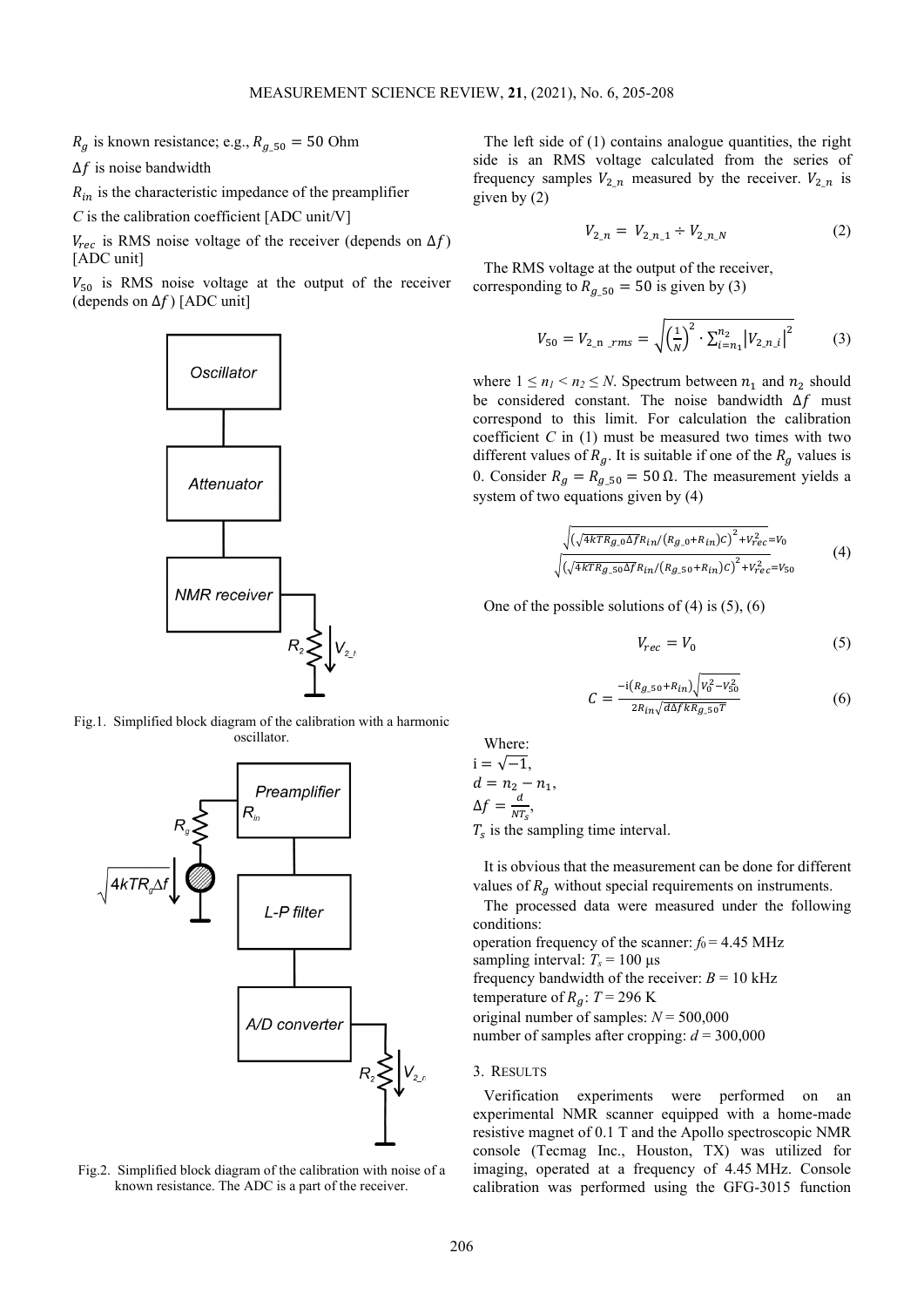generator (Good Will Instrument Co., Ltd., New Taipei City, Taiwan). The broadband preamplifier AU-1579 (MITEQ, Hauppauge, NY) with 50-Ohm input and output impedances and  $NF = 1$  dB (a catalogue datum) was used. For calibration with harmonic signal (Experiment 1) the instruments were connected according to Fig.1. and the harmonic signal was set on the function generator. Magnitude of the 4.45 MHz signal was 5 mV. The signal from the generator proceeded into the attenuator of 60 dB. Magnitudes of the input and output signals have been compared and the ratio has been calculated. For calibration with noise of a known resistance (Experiment 2) the instruments have been connected according to Fig.2. RMS noise voltages  $V_0$  and  $V_{50}$  have been measured and calculated for  $R_g = 0 \Omega$  and  $R_g = 50 \Omega$ . The calibration coefficient has been calculated using (6). The results can be read in Table 1. It is obvious that using the technique, the receiver does not have to be matched; it means  $R<sub>q</sub>$  may be different than 50 Ω. However, the experiments revealed that the value of *C* is a bit different for different  $R_q$ .

Table 1. Results of verification.

| <b>Experiment</b> | fo    | <b>Coefficient</b>       | <b>Coefficient</b>       |
|-------------------|-------|--------------------------|--------------------------|
|                   | [MHz] |                          |                          |
|                   | 4.45  | 4.96639                  |                          |
|                   |       | $\times$ 10 <sup>9</sup> |                          |
|                   | 4.45  |                          | 5.17949                  |
|                   |       |                          | $\times$ 10 <sup>9</sup> |

# 4. DISCUSSION / CONCLUSIONS

The purpose of this study was to test the techniques for the calibration of the NMR spectrometer receiver. The calibration has been carried out with two techniques and the results have been compared. The endeavor was to use only widely available or cheap instruments and materials. It was managed mainly with the second method using thermal noise of a known resistance. The calibrated NMR receiver can be utilized in several experiments. The calibration coefficient is the next feature of the NMR data. The first technique – with a signal generator – is advantageous mainly for matched components. The second technique – with noise of a known resistance – is suitable also for an unmatched receiver. Nevertheless, the calibration coefficient changes slightly with changing resistance. It can be a complication when applying the coefficient in an experiment and the ability of the unmatched operations may not be so significant. Not every receiver can be calibrated. Thus, proper console selection is also important. Difference between results of experiments 1 and 2 is approximately 4 %. Taking into account tolerances of the used devices, it is a good result.

### ACKNOWLEDGMENT

This work was supported by the Scientific Grant Agency VEGA 2/0003/20, and within the project of the Research and Development Agency No. APVV-19-0032.

**REFERENCES** 

- [1] Andris, P., Emery, E.F., Frollo, I. (2019). Analysis of NMR spectrometer receiver noise figure. *Mathematical Problems in Engineering,* 2019, 1083706. [https://doi.org/10.1155/2019/1083706.](https://doi.org/10.1155/2019/1083706)
- [2] Schiek, B., Siweris, H.J. (1990). *Rauschen in Hochfrequenzschaltungen [Noises in RF Circuits]*. Hüthig, ISBN 978-3778520079. (in German)
- [3] Žalud, V., Kulešov, V.N. (1980). *Polovodičové obvody s malým šumem [Semiconductor Circuits with Low Noise]*. Prague, Czech Republic: SNTL, ISBN 04-528- 80. (in Czech)
- [4] Hoult, D.I., Richards, R.E. (1976). The signal-to-noise ratio of the nuclear magnetic resonance experiment. *Journal of Magnetic Resonance*, 24 (1), 71-85. [https://doi.org/10.1016/0022-2364\(76\)90233-X.](https://doi.org/10.1016/0022-2364(76)90233-X)
- [5] Hoult, D.I., Lauterbur, P.C. (1979). The sensitivity of the zeugmatographic experiment involving human samples. *Journal of Magnetic Resonance*, 34 (2), 425- 433[. https://doi.org/10.1016/0022-2364\(79\)90019-2.](https://doi.org/10.1016/0022-2364(79)90019-2)
- [6] Raad, A., Darrasse, L. (1992). Optimization of NMR bandwidth by inductive coupling. *Magnetic Resonance Imaging*, 10 (1), 55-65. [https://doi.org/10.1016/0730-](https://doi.org/10.1016/0730-725x(92)90373-8) [725x\(92\)90373-8.](https://doi.org/10.1016/0730-725x(92)90373-8)
- [7] Décorps, M., Blondet, P., Reutenauer, H., Albrand, J.P., Remy, C. (1985). An inductively coupled, series-tuned NMR probe. *Journal of Magnetic Resonance*, 65 (1), 100-109[. https://doi.org/10.1016/0022-2364\(85\)90378-](https://doi.org/10.1016/0022-2364(85)90378-6) [6.](https://doi.org/10.1016/0022-2364(85)90378-6)
- [8] Vergara, Gomez, T.S., Dubois, M., Glybovski, S., Larrat, B., De Rosny, J., Rockstuhl, C., Bernard, M., Abdeddaim, R., Enoch, S., Kober, F. (2019). Wireless coils based on resonant and nonresonant coupled‐wire structure for small animal multinuclear imaging. *NMR in Biomedicine*, 32 (5), e4079. [https://doi.org/](https://doi.org/%2010.1002/nbm.4079)  [10.1002/nbm.4079.](https://doi.org/%2010.1002/nbm.4079)
- [9] Qian, Ch., Duan, Q., Dodd, S., Koretsky, A., Murphy-Boesch, J. (2016). Sensitivity enhancement of an inductively coupled local detector using a HEMT-based current amplifier. *Magnetic Resonance in Medicine*, 75 (6), 2573-2578[. https://doi.org/10.1002/mrm.25850.](https://doi.org/10.1002/mrm.25850)
- [10] Weis, J., Ericsson, A., Hemmingsson, A. (1999). Chemical shift artifact-free microscopy: Spectroscopic microimaging of the human skin. *Magnetic Resonance in Medicine*, 41 (5), 904-908. [https://doi.org/10.1002/](https://doi.org/10.1002/%20(SICI)1522-2594(199905)41:5%3C904::AID-MRM8%3E3.0.CO;2-4)  [\(SICI\)1522-2594\(199905\)41:5%3C904::AID-](https://doi.org/10.1002/%20(SICI)1522-2594(199905)41:5%3C904::AID-MRM8%3E3.0.CO;2-4)[MRM8%3E3.0.CO;2-4.](https://doi.org/10.1002/%20(SICI)1522-2594(199905)41:5%3C904::AID-MRM8%3E3.0.CO;2-4)
- [11] Marcon, P., Bartusek, K., Dokoupil, Z., Gescheidtova, E. (2012). Diffusion MRI: Mitigation of magnetic field inhomogeneities. *Measurement Science Review*, 12 (5), 205-212. [https://sciendo.com/de/article/10.2478/](https://sciendo.com/de/article/10.2478/%20v10048-012-0031-8)  [v10048-012-0031-8.](https://sciendo.com/de/article/10.2478/%20v10048-012-0031-8)
- [12] Bartusek, K., Dokoupil, Z., Gescheidtova, E. (2007). Mapping of magnetic field around small coil using the magnetic resonance method. *Measurement Science and Technology*, 18 (7), 2223-2230. [https://doi.org/](https://doi.org/%2010.1088/0957-0233/18/7/056)  [10.1088/0957-0233/18/7/056.](https://doi.org/%2010.1088/0957-0233/18/7/056)